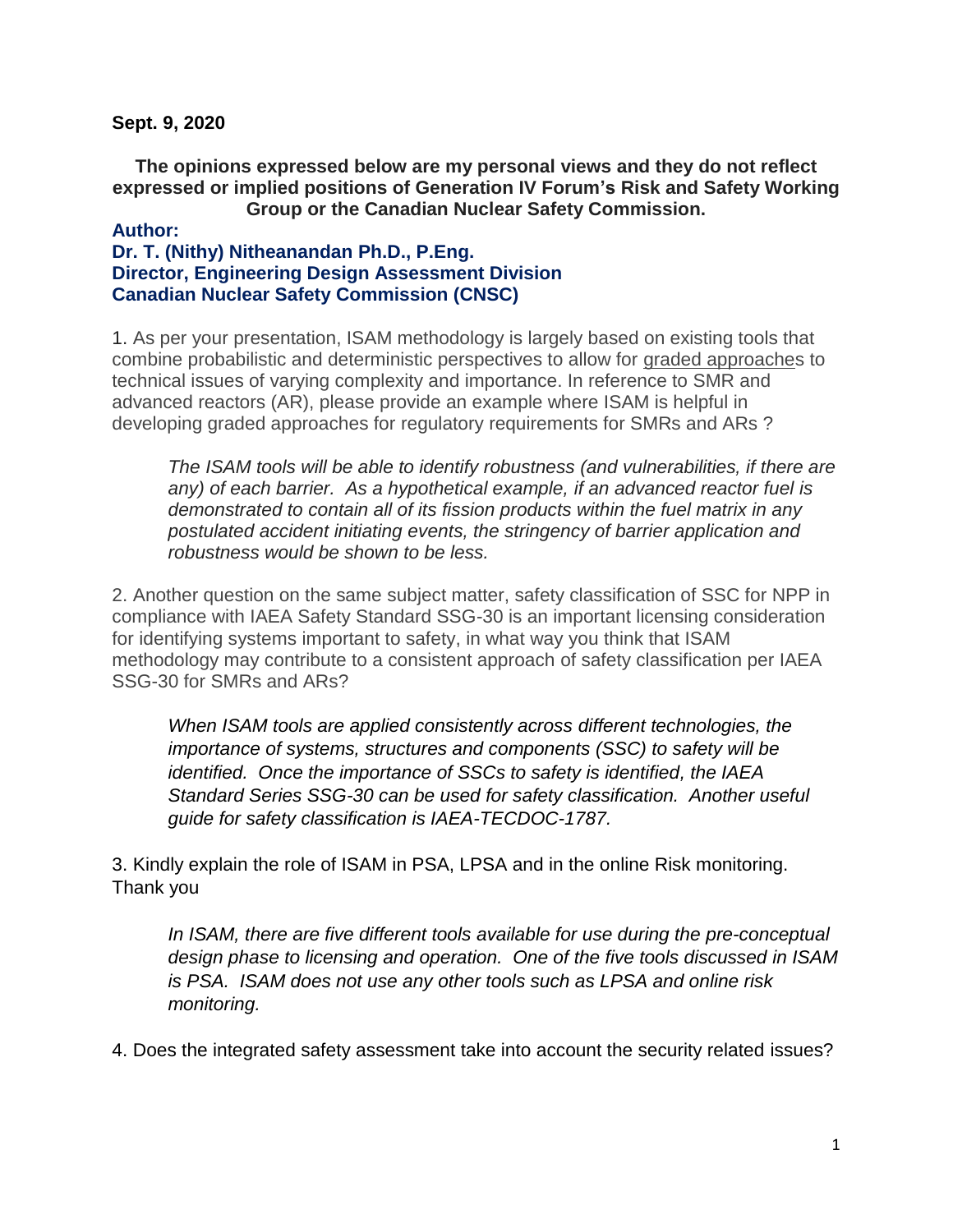*Although ISAM does not take into account security related issues explicitly, when Qualitative Safety Review tool is applied at Level 1, safety and security needs can be harmonized.*

5. What is your opinion on transitioning back to the regulatory framework put in place during Gen I – objective based rather than strict regulatory guidelines? Similar to the ONR's goal-based regime.

*The high level objective based regulation would be difficult to implement today given the societal expectations. The objective based framework made sense during GEN I, but today with several decades of operating experience, we know more of the risks and vulnerabilities.*

6. Any comments on the differences and commonalities between ISAM and the Riskinformed Performance-Based approach developed by the USNRC under the Licensing Modernization Project would be interesting.

*RSWG is currently reviewing Risk-Informed and Performance Based Approach for event selection and component safety classification. I do not know enough to comment anything on the approach now.*

7. I am curious about how the safety assessment methodology can be applied to the diversity of SMR designs under consideration in Canada--and what R&D and experimental data are needed to substantiate the assessment in each case.

*The ISAM tools rely heavily on data from R&D. These tools, especially the PIRT, can identify the importance of phenomena and its knowledge level. Based on the outcome of PIRT, R&D needs can be identified. Similarly the use of other tools will be able to establish robustness of the technology. The ISAM tools have been applied to most of the GIF technologies and results are encouraging.*

8. How coherent is the CNSCs approach with that of the US and UK?

*I do not know enough on the regulatory frameworks in the UK or US to comment.*

9. How is research direction and funding in Canada regarding Gen 4 reactor technology?

*Canada is participating in SCWR, MSR, and VHTR technologies. Canada has invested reasonably well in Gen IV reactor technologies. Private sector is also investing in Gen IV R&D in Canada.*

10. Will Canada develop a reactor or validate existing design?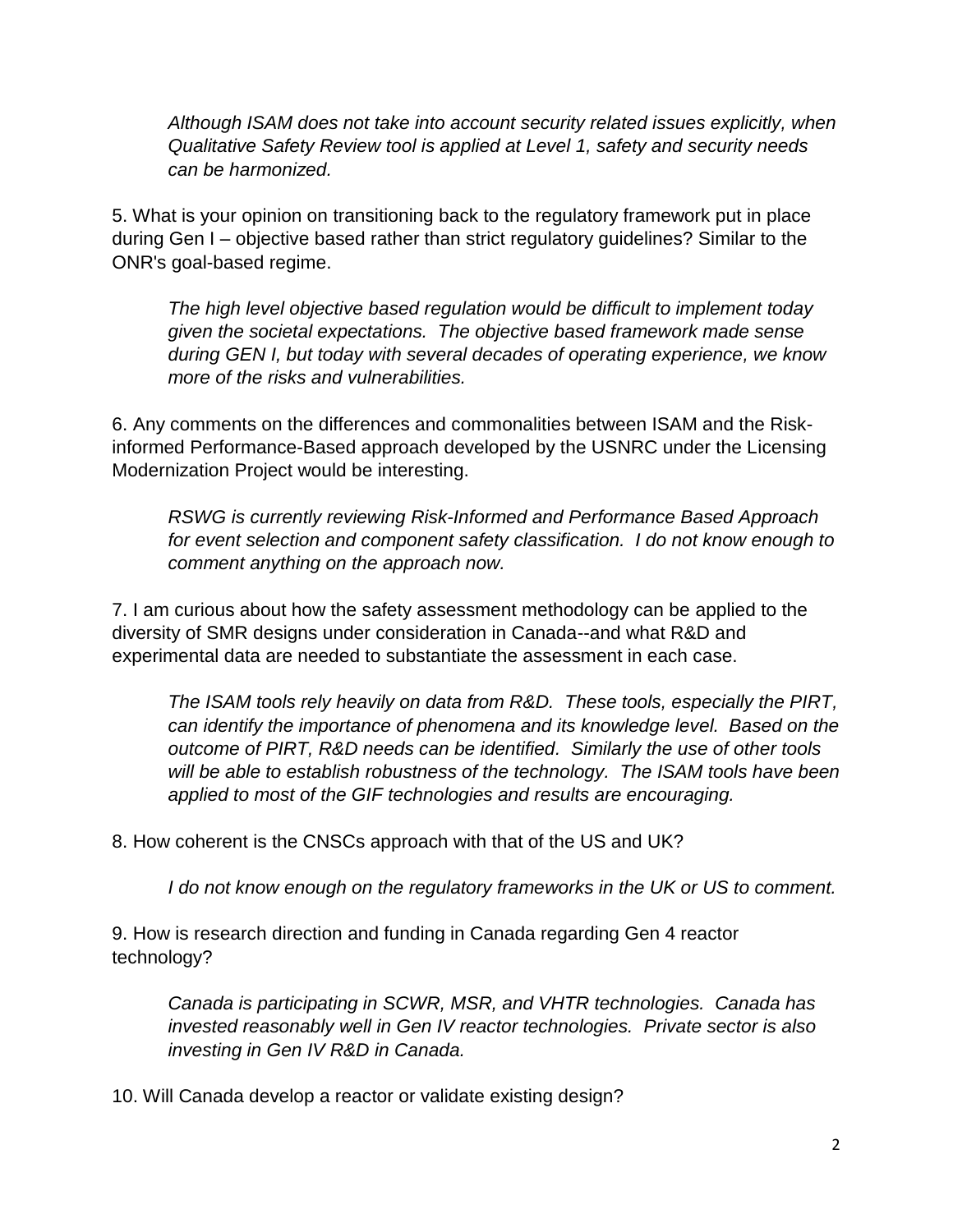*Canada is promoting an innovative environment for advanced reactor development as evidenced by this virtual technical speaker series and other activities. Canada is developing several advanced reactor designs such as MSR, SCWR, etc. through public sector and private sector initiatives. I do not understand what is meant by "validating an existing design".*

11. Are we working on Safeguard Standardization efficiencies; anything we can look forward to in this world?

*I do not know enough on safeguards standardisation to comment on.*

12. How do we ensure generic water cooled reactor Opex Lessons are incorporated into SMRs? Systematically speaking

*The objective of ISAM is, "safety is built in rather than added on". To build safety into the design, OPEX plays an important role. Perhaps a review of OPEX from water cooled reactors and its relevance to the new design can be assessed through a PIRT process to determine the relevancy and value. This will then set the stage for a OPEX risk informed design.*

13. What is the ISAM relationship with an assessment of Defence-in-Depth (e.g., overlap to some extent (how?), complement each-other, different)?

*ISAM is a set of tools applied to a reactor design following the defence-in-depth principles. When the tools are used, it should give the assurance how well the defence-in-depth principles are applied at each level of defence and whether there are any vulnerabilities that the designer should be aware of for further improvement.*

14. How the SMR ISAM safety measures can be interconnected to the Oil and Gas ESD (emergency shutdown) system and has been any risk assessment and classification done in any plant in this subject?

*I am only aware of ISAM applications to Gen IV designs. I do not know enough about Oil and Gas ESD to say anything on the interconnection between the two.*

15. Why have reactor designs not been standardize? What is the cost to build and operate various sizes of reactors e.g. 5 MWe, 50MWe, 100 MWe, 200 MWe? Is the cost per MWe to build and maintain essentially the same or are there economies of scale?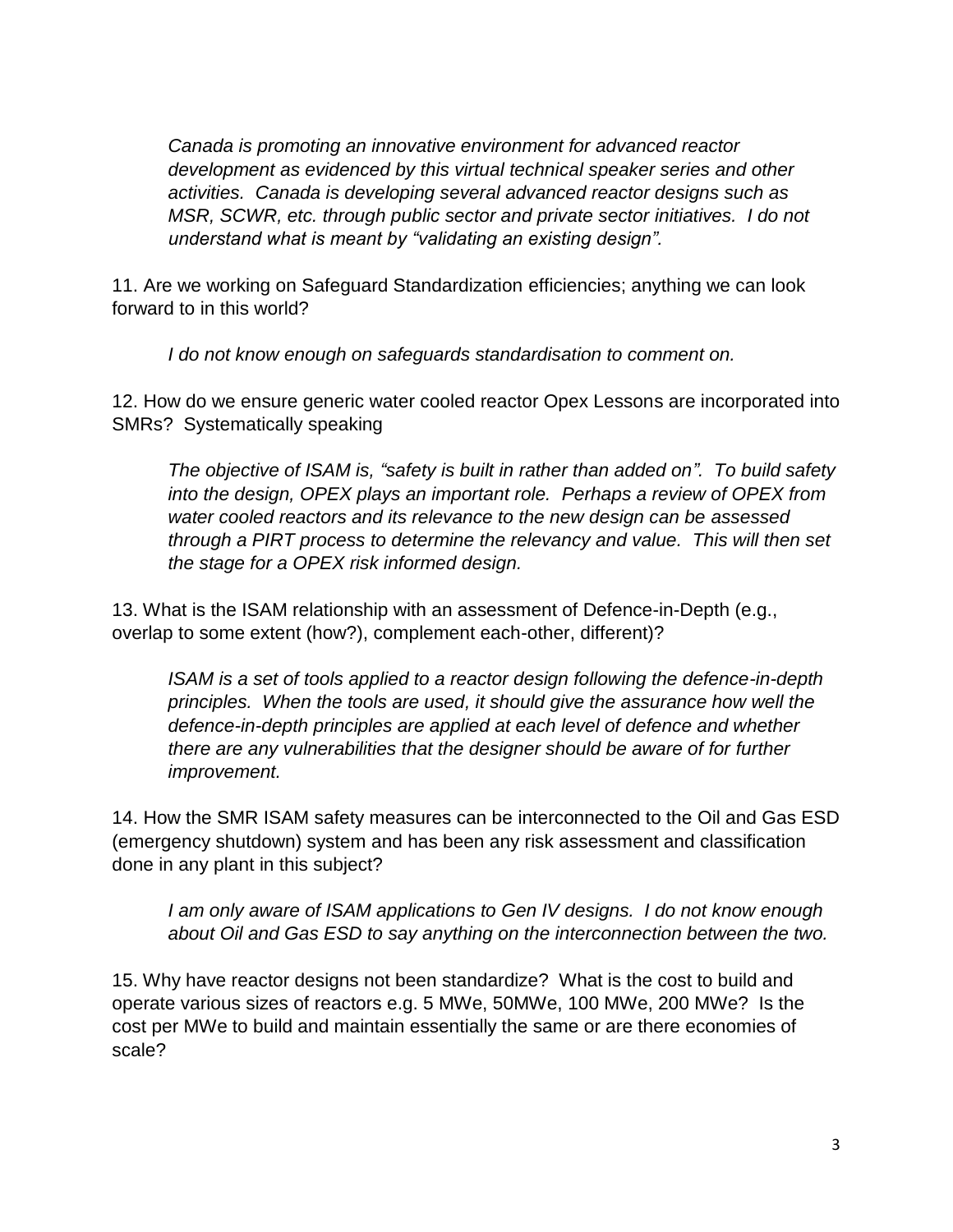*In my opinion, the evolution of six different technologies is not conducive to standardization. Cost to build varies, depending on the technology, the location, etc. There is economy of scale and vendors will be able to provide the cost per MWe.*

16. Is the public aware enough about the inherent safety features of the proposed Gen. IV Reactors?

*I think the effort by G4SR, GIF, etc. is increasing public awareness of Gen IV system safety features. More public awareness is required.*

17. Can we integrate safety assessment with failure mode and effect analysis for SMRs?

*Yes, it is possible. There are papers available demonstrating this. Some US universities have published on this application.*

18. Could FMEA be sufficient instead of PRA for Gen IV type of designs?

*I doubt FEMA would be sufficient. The purpose of using tools such as ISAM (i.e., PSA) is to identify design vulnerabilities for making risk informed design decisions. FEMA alone may not be adequate, however, it will provide useful information to be used in PRA.*

19. What is the knowledge on SMRs at the CNSC?

*We have trained and experienced specialists with sufficient knowledge. We are a continuously learning organisation.*

20. At which degree the methodology is applicable for Licensing purposes?

*The tools in ISAM methodology have been used for licensing in a number of countries. These tools are not new.*

21. Does ISAM treat passive systems and inherent characteristics differently from active systems?

*No, they are treated alike. ISAM looks at the outcome, i.e., the coolability (beside others like control and contain) of the core in a postulated accident with respect to maintaining barrier effectiveness.* 

22. Is a Safety Case documented for each design? If not, why not? It "appears" you are quickly engaged in details rather than holistic view.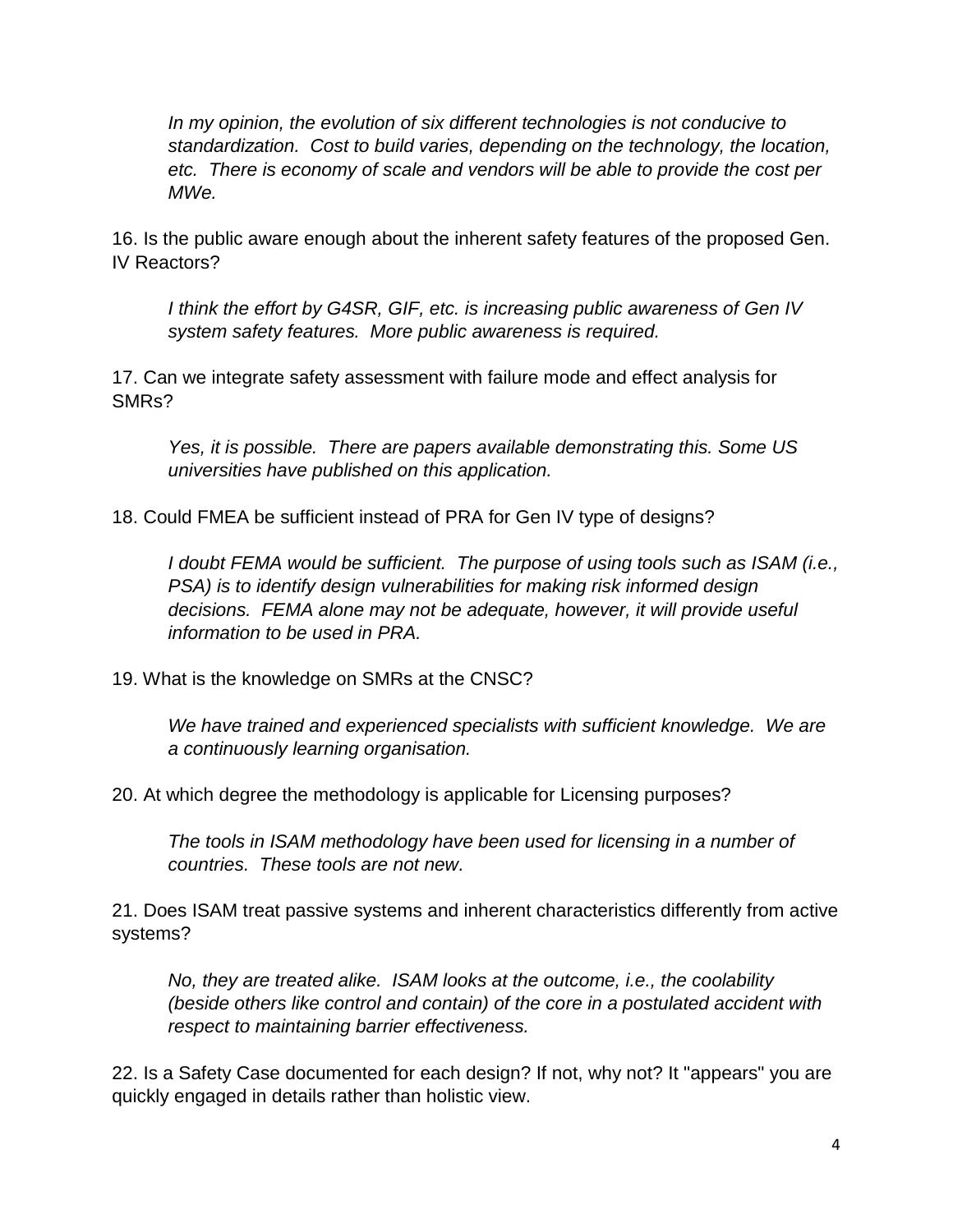*Yes, a safety case is documented for each design.*

23. Describe how your hazard log / risk register is used as an integral part of system safety design

*The presentation gave a few examples of risk identification via fault tree analysis (like a risk register) and this would, along with DPA, would form an integral part of demonstrating safe design.*

24. Question: Would appreciate if Dr. Nithenandan can clarify the terms "preconceptual", "conceptual", "final" design stages, as different people have different understandings of the level of design in each of those categories. Thanks.

*The term pre-conceptual refers to a preliminary mostly qualitative stage of a design. When more quantitative information is added (such as coolant, moderator, fuel type, power, flow, etc.), the design becomes a conceptual design. The final design is an information rich state of the design ready for licensing assessments and construction.*

25. The QSR it was shown that it is appropriate for "pre-conceptual" and "conceptual" design stages/phases. The on slide 18 (or 17?) it says that the QSR needs as input a "detailed knowledge of design". The "detailed" knowledge of the design is normally achieved in later phases (e.g., final, or at best "conceptual"), surely not in preconceptual phase. Would appreciate a clarification about this. Thanks.

*The use of the term "detailed" in this context refers to the best/current information available at that stage of design. QSR is used iteratively from pre-conceptual stage to the early stage of final design. The degree of detail in the information supplied to the tool increases as design matures. The QSR sheets (shown in examples) prepared during the pre-conceptual stage can be continuously updated as design matures.*

26. The process doesn't seem to follow a systematic engineering process where first all requirements are established (safety, operational, RP, environmental, etc), then refined and finalized, and then systematically turned into a design at several hierarchical levels of detail with verification at each step.

*The information presented was confined to the application of ISAM. I agree that a design must follow as you state, "other systematic engineering process" to establish the requirements of safety, operational, radiation protection, environmental, etc. These processes are completed before the application of ISAM at every hierarchical levels.*